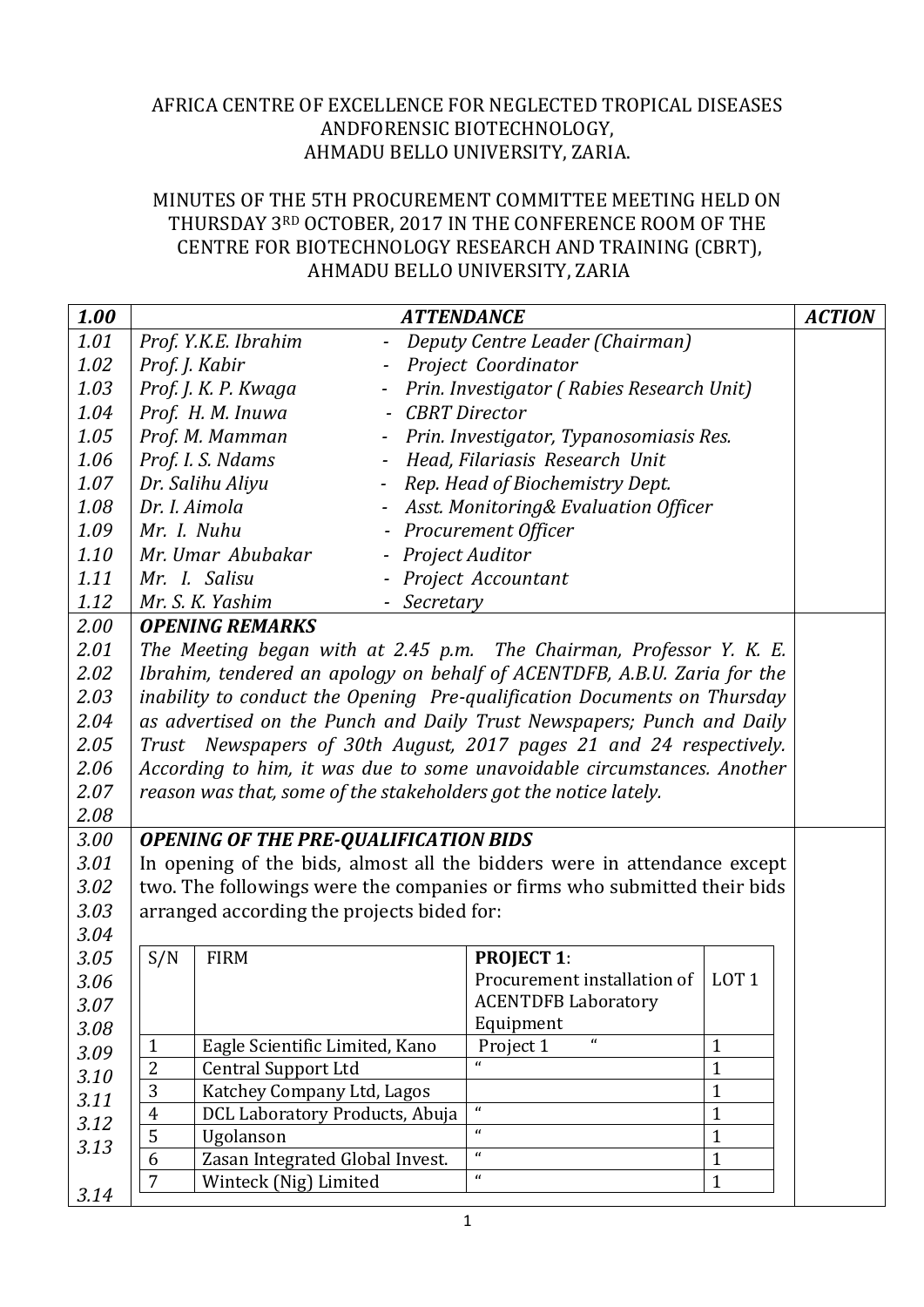| 3.15         | 8                                                                                                                                                 | <b>Femimat Concept Ltd</b>                                                     | $\mathbf{u}$                            | $\mathbf{1}$                |  |  |  |
|--------------|---------------------------------------------------------------------------------------------------------------------------------------------------|--------------------------------------------------------------------------------|-----------------------------------------|-----------------------------|--|--|--|
| 3.16         | $\pmb{\mathcal{U}}$<br>$\mathbf{u}$<br>Project 1<br>2                                                                                             |                                                                                |                                         |                             |  |  |  |
| 3.17         | 9                                                                                                                                                 | Eagle Scientific Ltd. Kano                                                     | $\mathbf{u}$                            | $\overline{2}$              |  |  |  |
| 3.18         | 10                                                                                                                                                | Femimat Concept Ltd.                                                           | $\mathbf{u}$                            | $\overline{2}$              |  |  |  |
| 3.19         | 11                                                                                                                                                | <b>Central Support</b>                                                         | $\boldsymbol{a}$                        | $\overline{2}$              |  |  |  |
| 3.20         | 12                                                                                                                                                | Katchey Company Ltd Lagos                                                      | $\mathbf{u}$                            | $\overline{2}$              |  |  |  |
| 3.21         | 13                                                                                                                                                | <b>Bright International</b>                                                    | $\mathbf{u}$                            | $\overline{2}$              |  |  |  |
| 3.22         | 14                                                                                                                                                | Winteck (Nig) Limited                                                          | $\mathbf{u}$                            | $\overline{2}$              |  |  |  |
| 3.23         | 15                                                                                                                                                | Nnabiz & Sons                                                                  | $\mathbf{u}$                            | $\overline{2}$              |  |  |  |
| 3.24         | <b>PROJECT 2:</b>                                                                                                                                 |                                                                                |                                         |                             |  |  |  |
| 3.25         | <b>Construction of Animal</b><br>Lot 1                                                                                                            |                                                                                |                                         |                             |  |  |  |
| 3.26         |                                                                                                                                                   |                                                                                | House, CBRT, ACENTDFB                   |                             |  |  |  |
| 3.27         | 16                                                                                                                                                | A. B. Abubakar Enterprises                                                     | Project 2                               | $\mathbf{1}$                |  |  |  |
| 3.28         | 17                                                                                                                                                | Mahadi Services & Res. Ltd                                                     |                                         | $\mathbf{1}$                |  |  |  |
| 3.29         | 18                                                                                                                                                | Design Three Sixty Limited                                                     | $\mathbf{u}$                            | $\mathbf{1}$                |  |  |  |
| 3.30         | 19                                                                                                                                                | Yukas & Sons Venture Const.                                                    | $\mathbf{u}$                            | $\mathbf{1}$                |  |  |  |
| 3.31         | 20                                                                                                                                                | <b>Urban Code</b>                                                              | $\mathbf{u}$                            | $\mathbf{1}$                |  |  |  |
| 3.32         | 21                                                                                                                                                | Isasha Investment                                                              | $\mathbf{u}$                            | $\mathbf{1}$                |  |  |  |
|              | 22                                                                                                                                                | Nnabiz & Sons.                                                                 | $\mathbf{u}$                            | $\mathbf{1}$                |  |  |  |
| 3.33<br>3.34 |                                                                                                                                                   |                                                                                | <b>PROJECT 3:</b>                       |                             |  |  |  |
|              | <b>Renovation of Centre</b>                                                                                                                       |                                                                                |                                         |                             |  |  |  |
| 3.35         |                                                                                                                                                   |                                                                                | for Biotechnology<br>Lot 1              |                             |  |  |  |
| 3.36         |                                                                                                                                                   |                                                                                | Research & Training                     |                             |  |  |  |
| 3.37         | 23                                                                                                                                                | Mahadi Services & Res. Ltd.                                                    | Project 3<br>$\mathbf{u}$               | $\mathbf{1}$                |  |  |  |
| 3.38         | 24                                                                                                                                                | A. B. Abubakar Enterprises                                                     | $\mathbf{u}$                            | $\mathbf{1}$                |  |  |  |
| 3.39         | 25                                                                                                                                                | Yukas & Sons Venture Const.                                                    | $\mathbf{u}$                            | $\mathbf{1}$                |  |  |  |
| 3.40         | 26                                                                                                                                                | Pay Visital Ltd                                                                | $\mathbf{u}$                            | $\mathbf{1}$                |  |  |  |
| 4.41         | 27                                                                                                                                                | Zasan Integrated Global Invest.                                                | $\mathbf{u}$                            | $\mathbf{1}$                |  |  |  |
| 3.42         | 28                                                                                                                                                | Arid Builders (Nig) Ltd                                                        | $\mathbf{u}$                            | $\mathbf{1}$                |  |  |  |
| 3.43         | 29                                                                                                                                                | Nnabiz & Sons Global Venture                                                   | $\mathbf{u}$                            | $\mathbf{1}$                |  |  |  |
| 3.44         | $30\,$<br>31                                                                                                                                      | P & O. Solid Foundation<br>Isasha Investment Limited                           | $\mathbf{r}$                            | $\mathbf 1$<br>$\mathbf{1}$ |  |  |  |
| 3.45         |                                                                                                                                                   |                                                                                |                                         |                             |  |  |  |
| 3.46         |                                                                                                                                                   | Out of the above firms (companies) who submitted their bids, ten (10) attended |                                         |                             |  |  |  |
| 3.47         |                                                                                                                                                   | the opening of the pre-qualification bids. They included:                      |                                         |                             |  |  |  |
| 3.48         |                                                                                                                                                   | 1. Femimat Concept Ltd                                                         | - Rep. by Kabir Mustapha<br>08032833800 |                             |  |  |  |
| 3.49         | 2.                                                                                                                                                | Ugolan S &. P. Bright                                                          | - Rep. by Alfa a. Y.<br>07063365325     |                             |  |  |  |
| 3.50         |                                                                                                                                                   | 3. Winteck (Nig) Limited                                                       | - "Akinsuye Lanre<br>08091361632        |                             |  |  |  |
| 3.51         |                                                                                                                                                   | 4. Yukas & Sons Venture                                                        | - "Yusuf Kabir<br>08065506316           |                             |  |  |  |
| 3.52         | 5.                                                                                                                                                | Design 360                                                                     | - "Muhammad Sirajaddeen 08090650925     |                             |  |  |  |
| 3.53         |                                                                                                                                                   | 6. Mahadi Services Res.                                                        | - " Shehu Musa<br>08036480564           |                             |  |  |  |
| 3.54         |                                                                                                                                                   | 7. Zasan Integ. Global Invest - "Peter Oladoy                                  |                                         | 08056169129                 |  |  |  |
| 3.55         |                                                                                                                                                   |                                                                                | Olaifa D.A.P.<br>08086207970            |                             |  |  |  |
| 3.56         | 08033843260                                                                                                                                       |                                                                                |                                         |                             |  |  |  |
| 3.57         |                                                                                                                                                   | 8. Eagle Scientific Ltd.                                                       | - "Francis Okoyomon                     | 08034082209                 |  |  |  |
| 3.58         |                                                                                                                                                   | 9. Katchey Co. Limited                                                         | - "Simon Idoko<br>08036984934           |                             |  |  |  |
| 3.59         | - "Adetoyi Babatunde<br>10. Arid Builders (Nig) Ltd.<br>08033101878                                                                               |                                                                                |                                         |                             |  |  |  |
| 3.60         | The ten (10) bidders in attendance agreed that any bidder who failed to<br>appear physically in the opening pre-qualification documents should be |                                                                                |                                         |                             |  |  |  |
| 3.61         |                                                                                                                                                   |                                                                                |                                         |                             |  |  |  |